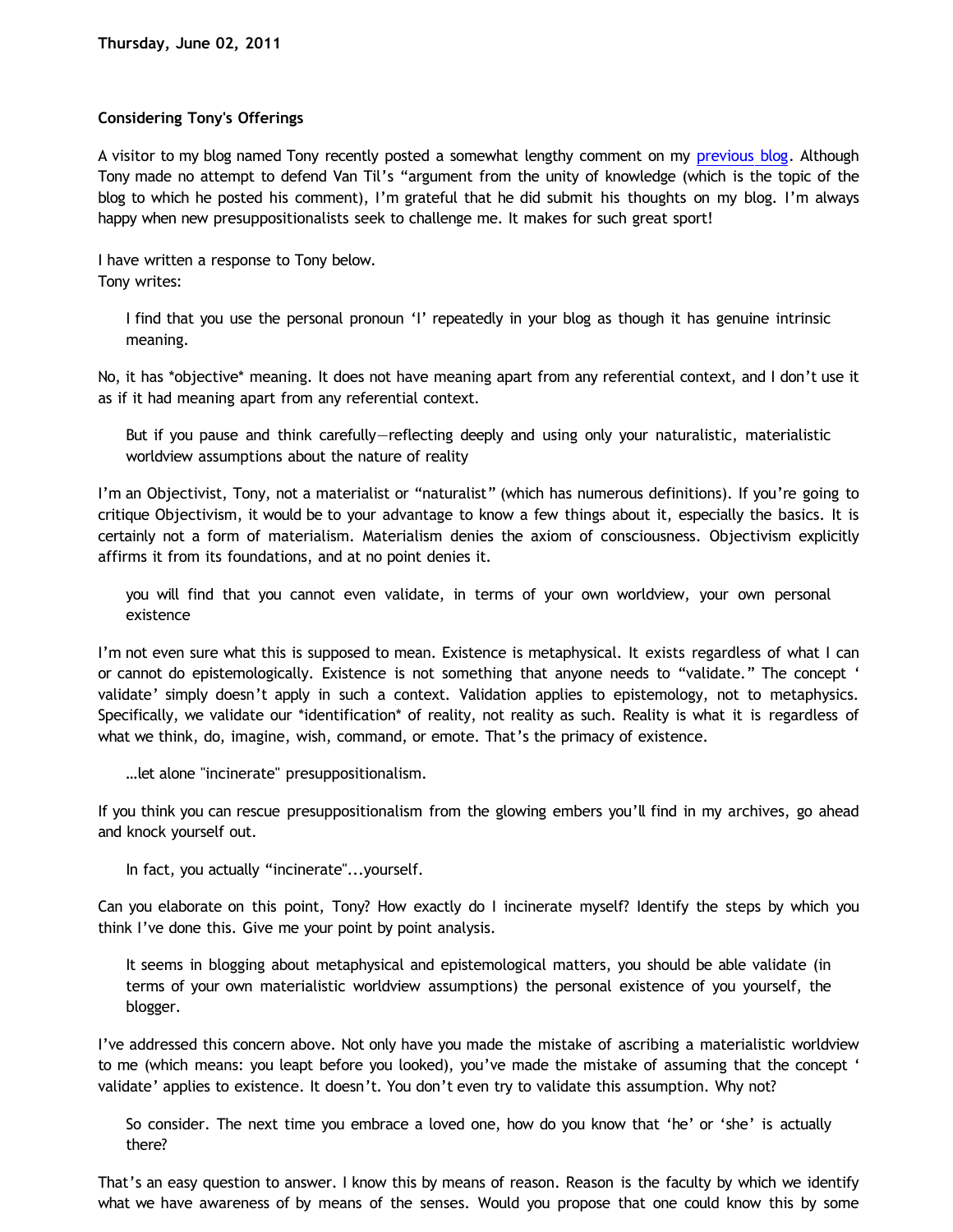means other than reason? If so, please explain.

Yes, matter is there. Neurons are there. Chemicals are there. But where is the loved one? What (not who) are you affectionately embracing?

So, you're supposing we can be sure that matter is there, neurons are there, and chemicals are there, but not the loved one we embrace? Why would you adopt such an absurd view of the world?

If you are honest, given your worldview assumptions, you are actually only embracing matter—any personal nuance in the understanding of, and relating to, your loved one can only be but an irrational figment of your materialistic worldview's imagination.

This reasoning commits the fallacy of the stolen concept. It explicitly denies the axiom of consciousness (by assuming materialism) while performatively making use of it (by granting my ability to imagine, which requires consciousness) at the same time. It does not describe my worldview at all, Tony. If you really think it does, you only show that you know next to nothing about it.

Think about it, Tony: you say that on my worldview's own assumptions, I'm "only embracing matter." Presumably on your view this is not enough for me to say I'm actually embracing a loved one. Something must be missing, right? So what besides matter is needed, if not consciousness? My worldview explicitly affirms the axiom of consciousness as one of its foundational recognitions. What else do you think is needed, and why? Why isn't consciousness sufficient to complement matter, if that's what you're implying?

Dawson, do you see it? You are living in world of make-believe—the very kind of world you accuse Christians of inhabiting.

What am I imagining as real that is not real, Tony? What "make-believe" am I living in? You make the charge, so please be specific, and cite some evidence for your indictment. Are you saying that my loved ones are not real? Are you saying I'm wrong for acknowledging the fact that my loved ones possess the faculty of consciousness? If so, I'd say you're the one who's imagining. If you're trying to say something else, you'll need to try again for clarity's sake.

Moreover, no amount of wordsmithing or verbal tap-dancing will cause wooden Pinocchio to become a real little boy.

I agree. Just as no amount of obfuscation, evasion, appeals to ignorance or arguments that essentially seek to lead one to throw up his arms and say ["Duh, I donno, must be God did it!"](http://www.katholon.com/duh15.wav) will transform an imaginary deity into an actually existing thing. Indeed, any flaws in my worldview are irrelevant to a serious case for validating the claim that the Christian worldview is true or that a god exists. My worldview could have all kinds of flaws, and your god could still be imaginary. So if you want to validate your belief that your god is something more than just a figment of your imagination, you need to focus on presenting that validation, not on finding some fault in my worldview.

Put it this way: the conclusion that your god is real does not logically follow from the premise that my worldview is somehow flawed. You need an argument. But you don't present one.

Sadly, in embracing loved ones, you embrace the metaphysical ashes of your own (and their) incineration.

You grant far too much power to mere assumptions, Tony. Whether my worldview can or cannot support the view that my loved ones are fully functioning human organisms possessing consciousness (ostensibly the indispensible requirement for personhood), its failure – whether real or merely supposed – to support this view would not be sufficient to turn them into ashes. They would still continue to be real; they would still continue to be what they are, in spite of my worldview's faults. Reality does not revise itself to conform to a thinker's philosophical errors. Again, that's the primacy of existence. Why is this principle so hard for people to grasp?

Other than the existence of the personal, Triune God of the Bible, how do you account for your personal relationships, much less your own personal existence?

I guess this is where I'm expected to throw my hands up in defeat and exclaim, ["Duh, I donno, must be God](http://www.katholon.com/duh15.wav)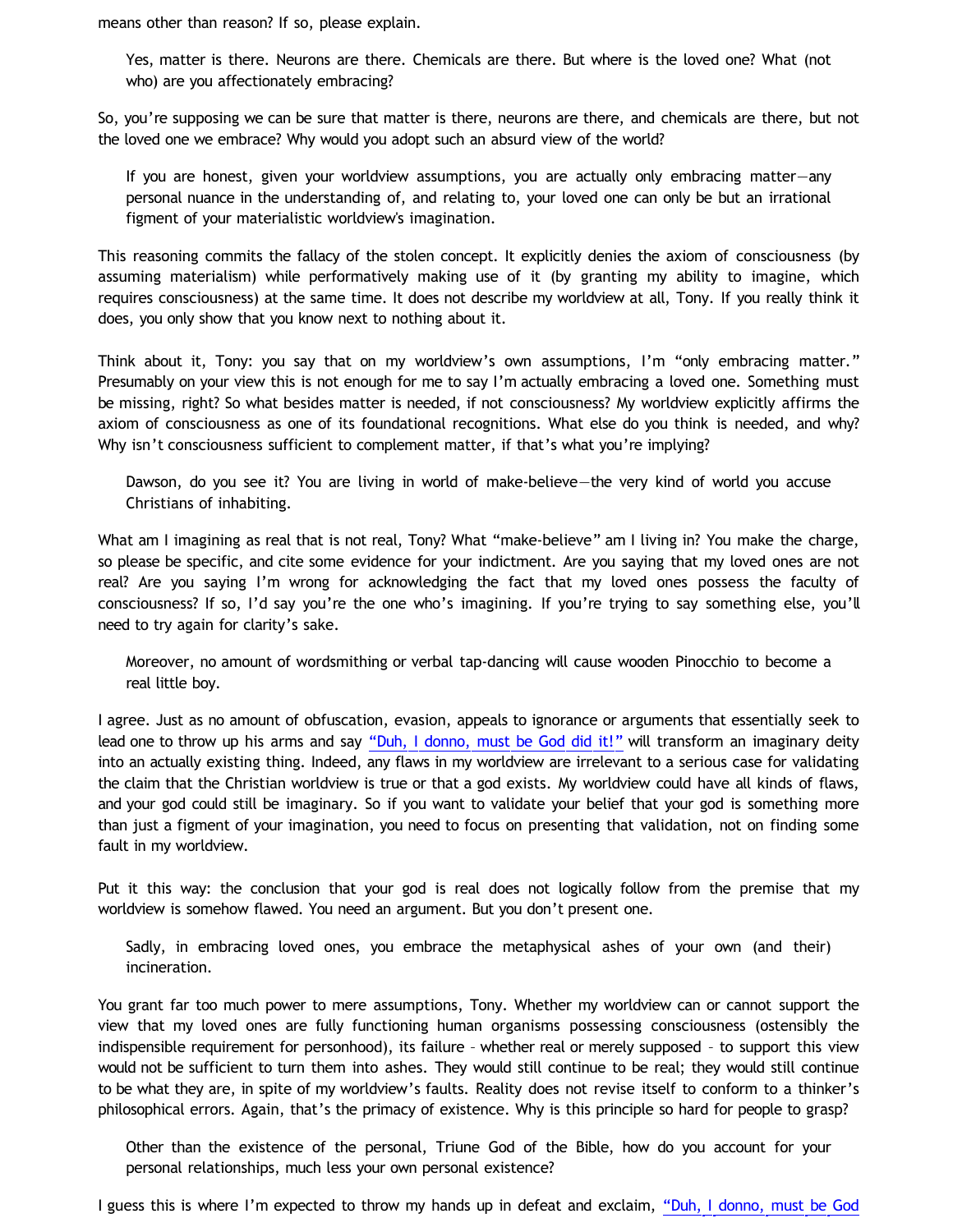[did it!"](http://www.katholon.com/duh15.wav) But that's not what I do, nor do I need to. No one needs to surrender his intellect in this manner.

In answer to your question, I must point out that I have no need to "account for" my existence. Any attempt on my part to provide such an "account" would require that I exist in the first place. So it's unclear why such effort would even be expected, let alone needed. Even if my account were flawed, my effort to provide one could only indicate that I do in fact exist, since my very existence is preconditional to my applying effort to anything. So unless you can clarify your question in such a way that avoids such obvious absurdity as it implies, given the way you have stated it, I submit that it is a non-issue.

Now In regard to my personal relationships, I "account for" them by referencing the axioms, the primacy of existence and the objective theory of concepts. If you want to present some case to the effect that these three platforms are insufficient to the task, please go right ahead. But make sure you don't assume their truth in the process, for that would only undercut your case and bolster mine.

Yet, He indeed does exist, and that is the only reason you do not intellectually, and relationally, implode...by unconsciously borrowing from the capital of Christian theism.

By "unconsciously borrowing from the capital of Christian theism," I'm guessing you mean that I am unknowingly or even surreptitiously making use of specifically Christian assumptions – assumptions that can be only Christian in nature, for whatever reason – in order to sustain my intellectual interaction with the world around me. Is that at least close to what you're saying?

If so, can you cite for me what those specific Christian assumptions are, and explain how they must necessarily be Christian in nature, and also point out where you think I'm making use of them in my intellectual interaction with the world around me? In other words, don't just make the charge, Tony, follow through with it and provide some relevant support for it.

You have been created in His image, Dawson, and that is something that is not changing…no matter what part of the world you visit.

I can imagine that some invisible magic being has created me in its image, Tony. Your task is to show that what I am imagining when I imagine this, is actually real. How are you going to do that? For until you do this, why shouldn't I acknowledge that the imaginary is in fact merely imaginary, and not real? Got any good guesses here?

But more than merely existing, God loves you Dawson,

I can imagine this with you all day, Tony. But that won't make it real. If you want me to think that your god is real, you'll need to explain how I can reliably distinguish it from something you're merely imagining. Until then, you offer no reason for me to suppose that it is not imaginary. Even in my case, I know of no alternative to imagining your god. I cannot perceive it, I cannot deduce its existence from rationally informed premises, I cannot infer it from what I do know to be factual. So you have your work cut out for you if you want me to " believe." Pointing out errors in so-called "non-Christian worldviews" does nothing to meet these challenges. One may be a non-theist and his worldview may be full of holes. But it would not logically follow from this that Christianity is true and/or that the Christian god is real. Surely you must understand at least this, no?

and sent His Son, in the Person of the Lord Jesus Christ, to conquer sin and death personally on your behalf

And people have been sinning and dying ever since. Some conquest!

—so that you may find true Life in Him.

The "true Life" you speak of is a life lived on the basis of imagination, Tony. I can imagine your god gives me "true Life," or that Blarko the WonderBeing gives me "true Life." Both fantasies are on equal footing, metaphysically speaking. Neither have any truth value, neither have any basis in reality.

By the way, Tony, a couple questions for you, since you bring this matter up. Can you tell me how the Christian worldview defines the concept 'life'? Also, how does the Christian worldview account for life in the first place?